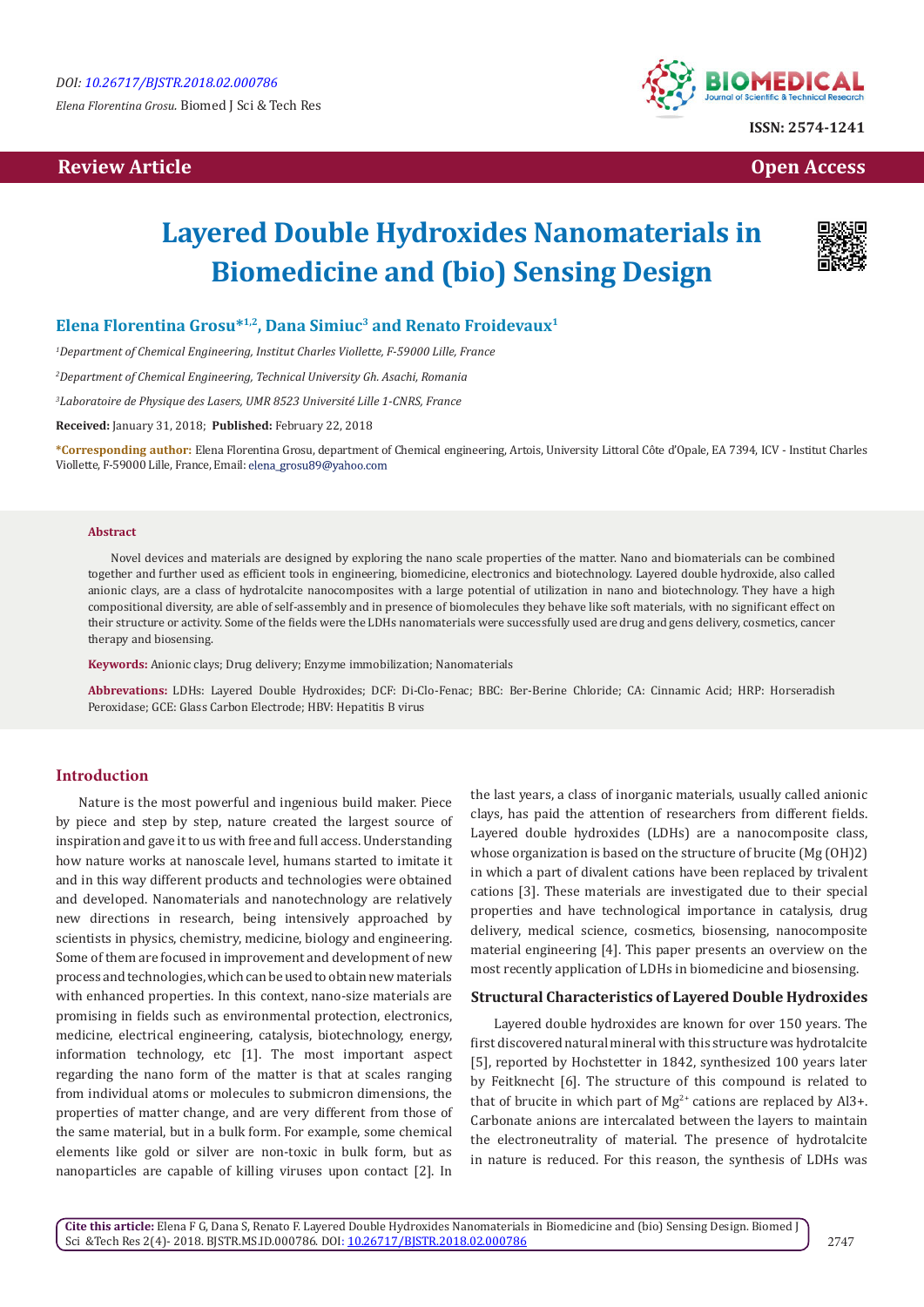structure [7]. Layered double hydroxides present a basic character and a great ability to intercalate anions in their structure [8]. They have many of the physical and chemical properties of the mineral clay, being capable of ion exchange [7]. The LDHs can be obtained by substitution of divalent cations in brucite with trivalent cations, so that the layers have a positive charge, which is balanced by intercalation of anions between layers. Also it is possible to vary the type and the ratio of di- and trivalent cations, as well as the type of anion in the interlayer space [5]. Possibilities for obtaining LDHs structures with controllable properties, is one of the most attractive features of these compounds [9].

The general formula of LDHs materials is:

Where

a)  $MI = \text{divalent cation (Mg2+, Ca2+, Zn2+, etc.)}$ 

b) MIII = trivalent cation (Al3+, Cr3+, Fe3+, Co3+, etc.);

c) An- = interlayer anion with charge n- (Cl-, CO32-, NO3-, etc.);

d) x represents the molar ratio of  $[M (III) / (M (II) + M (III))]$ ;

e) y = number of water molecules located in the interlayer space [8,9].





Although the general formula involves only the presence of di- and trivalent cations, were obtained materials having a similar structure, but containing monovalent ions of lithium [10,11-15], In addition, was shown that it is possible to incorporate tetravalent ions in LDH structures. Thus, have been synthesized in (Figure 1) is presented the hydrotalcite structure. The interlayer space of the material is occupied by anions, water molecules and sometimes other neutral or charged moieties [16].The linkage of these species is carried out by a complex network of hydrogen bonding. The connection between the layers and interlayer space involves a combination of electrostatic effect and hydrogen bonding. Because of layered structure of LDHs, the anions must satisfy excess positive charge on both of the octahedral layers, which are electrically balanced by two neighboring interlayers. The interactions between

the layers and interlayer galleries are realized particularly by strongly polarized hydroxyl groups which are bonded to trivalent cations and interact with the interlayer anions [5].

## **Layered Double Hydroxides in Biomedicine**

**Biocompatibility:** Recently, Cunha and co-worker elaborated a research on LDHs biocompatibility by testing two of the most popular LDHs materials, ZnAl-Cl and MgAl-Cl. In their protocol, rats were implanted with sterile LDHs materials, the clay particles being introduced in the specimen muscles. 28 days after implantation, the results show low toxicity and a very good biocompatibility of LDHs, with tissue reconstruction and no inflammation [17]. In another study, rabbits were implanted with LDH. In the middle ear of the specimens were introduced MgAlLDH and the health animals evolution was monitored during 10 days. The material was highly biocompatible and slowly dissolved, being a promising nanocomposite for drug delivery [18].

**Drug Delivery:** One particular property of LDHs nanocomposite is their ability to incorporate large molecule as drugs. Furthermore, they can increase the drug solubility without the alteration of pharmaceutical therapeutic activity [19]. In a recent study, Dejbbi and collaborators prepared via co-precipitation and ionicexchange a drug-LDH hybrid between berberine chloride (BBC) and MgAlLDH. For both materials, denoted as BMAE (obtained via ionic exchange) and BMAC (obtained via co-cipitation), the drug was not incorporated in the LDH interlayer space, being adsorbed on clay surface. The release of BBC from biohybrids was carried out in PBS buffer, pH 7.4, 37 °C. After 50 minutes, the equilibrium for the drug release is reached. Even if the reaction continued till 200 minutes, the maximum BBC release was 63 % and 87 % for BMAE and BMAC, respectively. In order to evaluate how the LDH matrix is affecting the therapeutic activity of BBC, in vitro tests were performed. Different pathogen bacteria were put in contact with the BBC-LDHs biohybrids, for 24 h. The results show that the bionanocomposites have anti-bacterial activity, and they can inhibit the pathogen proliferation [20].

Diclofenac (DCF) is an anti-inflammatory drug which was intercalated in the interlayer space of ZnAlLDH, through an ionexchange method. The DCF release had its maximum of 84 % after cca. 600 minutes of stirring, at pH 7.4; the tests were carried out in phosphate buffer solutions with pH 7.4 and 4.8, 37 °C [21]. Recently, efavirnez (EFZ), a pharmaceutical used as inhibitor for Human Immunodeficiency Virus, has successfully adsorbed on CaAlLDH. The EFZ drug is characterized by a poor solubility in water. However, when released from the LDHs surface, the drug solubility increases with 558 % compared to the EFZ alone, after two hours. The cytotoxicity tests proved that CaAlLDH has a small effect on cells viability [22]. Vitamin C was also incorporated in CaAlLDH and released in phosphate buffer, pH 7.4 [23]. Other drugs which were coupled with layered double hydroxides are given in Table 1, together with some observation related on the way how the complex is formed (drug adsorption or interlayer intercalation) and the type of study [24-34].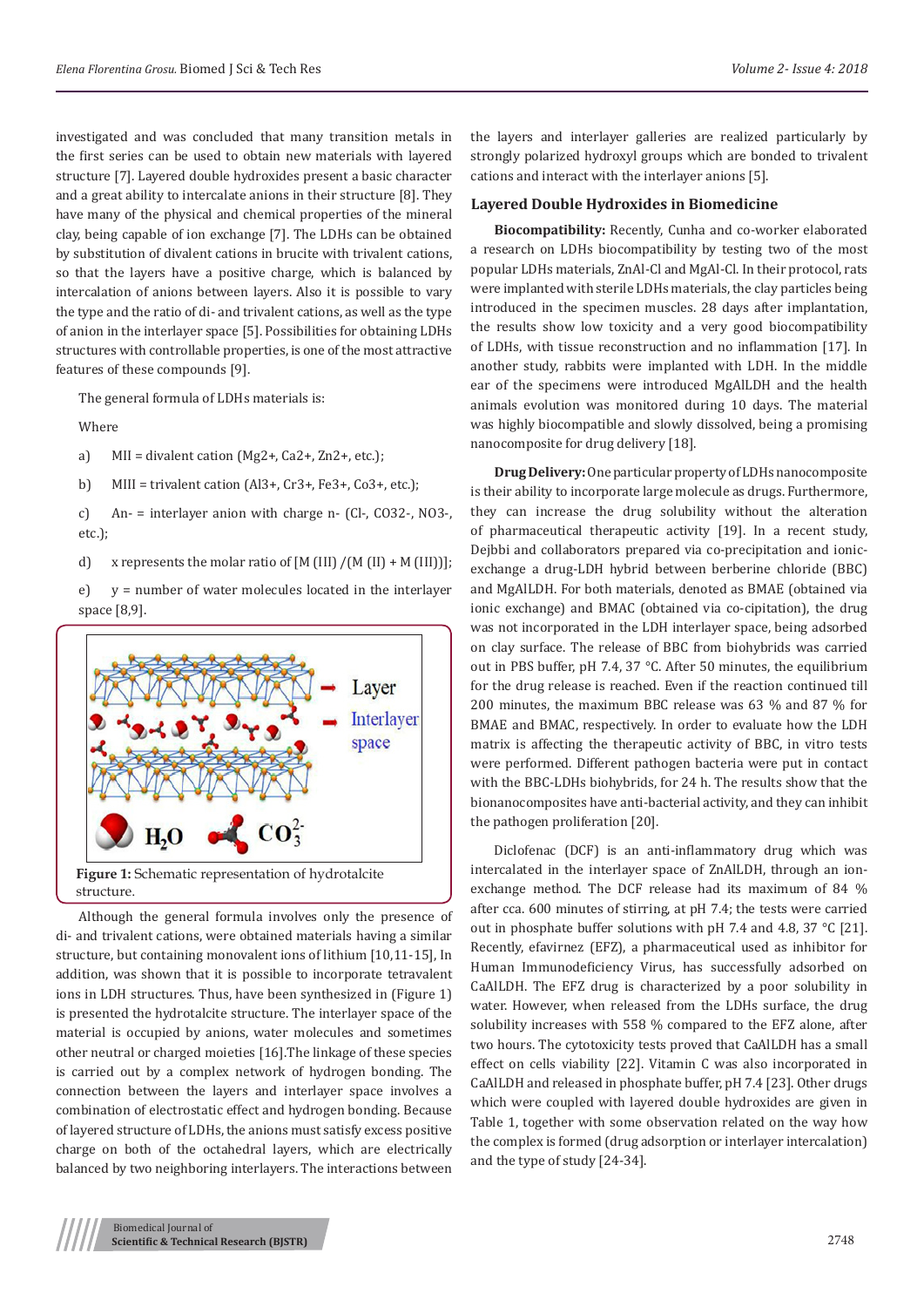| Table 1: LDHs used in biomedical application. |  |  |  |  |
|-----------------------------------------------|--|--|--|--|
|-----------------------------------------------|--|--|--|--|

| <b>LDHs</b> | <b>Drug</b>                 | <b>Observation</b>                                                                                      | Reference |
|-------------|-----------------------------|---------------------------------------------------------------------------------------------------------|-----------|
| ZnTiLDH     | Ibuprofen,                  | Intercalated, release study                                                                             | 24        |
|             | 2-mercaptobenzothiazole     | Intercalated, anti-microbial activity<br>study                                                          | 25        |
|             | Isonicotinic acid hydrazine | Intercalated; anti-tuberculosis<br>therapy Increase of drug activity,<br>high Biocompatibility of LDH   | 26        |
| ZnAlLDH     | Norfloxacin                 | Intercalated drug release study                                                                         | 27        |
|             | doxorubicin                 | Adsorption, anticancer therapy,<br>Superior biocompatibility of LDH                                     | 28        |
| MgAlLDH     | Pirenoxine sodium           | Intercalated; in vitro and in vivo<br>drug Release, ocular drug delivery.                               | 29        |
|             | Amoxicillin                 | Incorporation, textural properties<br>study                                                             | 30        |
|             | 5-fluorouracil              | Intercalated, Anticancer therapy.                                                                       | 31        |
|             | Methotrexate                | Intercalated, in vivo studies on mice,<br>LDH non-toxic effect, antitumoral<br>therapy for osteosarcoma | 32        |
|             | Pifithrin- $\alpha$ -l      | Intercalated, in vivo release<br>study, good osteoinductivity and<br>cytocompatibility;                 | 33        |
|             | Raloxifene hydrochloride    | Intercalated, in vivo drug release<br>study, anticancer therapy, and high<br>biocompatibility.          | 34        |

**Other LDHs Application in Biomedicine:** Cârjă research group [35] obtained self-assembled gold nanoparticles (AuNPs) on LDHs matrix. The resulted hybrids were tested against hepatitis B virus (HBV). Firstly, three type of LDH matrix were synthesized: MgAlLDH, ZnAlLDH and MgFeLDH. Furthermore, AuNPs/LDHs hybrids were obtained by exploring the structural memory effect of the anionic clays. For all the AuNPs/LDHs nanocomposite cytotoxicity and the antiviral activity were monitored. Results have shown that the hybrids have an inhibitory effect on HBV proliferation and a good cytocompatibility.Negatively charged organic molecules as DNA has been adsorbed on LDH by electrostatic binding [36] In a previews study done by Balcomb et al. in 2015 has been proved that the proprieties of LDHs nanocomposite (MgAlLDH, ZnAlLDH, MgFeLDH and ZnFeLDH) recommend them as DNA delivery vector for mammalian cells transfection. In vitro tests carried out on hepatocellular carcinoma, embryonic kidney, and cervical cancer cell lines show low cytotoxic activity of LDH materials [37].

Another direction of LDH materials application is their utilization in cosmetics, especially for sunscreen formulation production [38]. The main issue of the existent sunscreen products is their organic content, which besides the UV absorption properties, they penetrate the skin and undesirable effects can occur. To avoid this, the organic compounds might be adsorbed on an inorganic matrix [39]. Some of the LDHs materials are excellent in UV radiation absorption [39- 41]. For this reason, the incorporation of organic molecules on clays structure can lead to a synergic effect in UV absorption. Recently, Li et al. intercalated in ZnTiLDH matrix the cinnamic acid (CA) and they evaluated the UV absorption properties. The results have proven that after intercalation, the resulted material (ZnTi-CA-

LDH) presents enhanced capacity of UV absorption. Furthermore, the hybrid was used for a cosmetic cream fabrication and the UV absorption capacity was measured and compared with a blank sample, without any ZnTi-CA-LDH in its composition.

The UV-Vis measurements have shown that the addition of the new material in the sun cream increases significantly the UV absorption ability of the final product [40]. Significant increase of UV radiation absorbance was observed for the hybrid resulted from the intercalation of benzophenone (B9) into ZnAlLDH matrix. Furthermore, in vitro studies were performed and the results have shown that the ZnAlLDH-B9 material had no significant cytotoxic effect on the human dermal fibroblasts cells [41].

**Layered Double Hydroxide in (bio) Sensing:** Layered double hydroxides are nanomaterials with high stability, low toxicity, variable morphological properties and significant adsorption capacity. Due to these characteristics, LDHs were perfect candidates for the immobilization of different molecules and biomolecules as DNA, drugs and enzymes [42]. Furthermore, they can be considerate as promising materials for electrochemical sensors and biosensor design.

**Enzyme-LDHs as Biohybrid in Biosensors Design:** The enzymes are biomolecules with catalytic activity which can be used in different processes due to their high specificity and efficiency [43]. LDHs nanocomposites have proven to be suitable supports for enzyme immobilization, without notable modification of enzyme activity [42]. One of the most important directions of enzyme immobilization on LDHs nanocomposites is their utilization in biosensing. Recently, tyrosinase enzyme was supported on CoAlLDH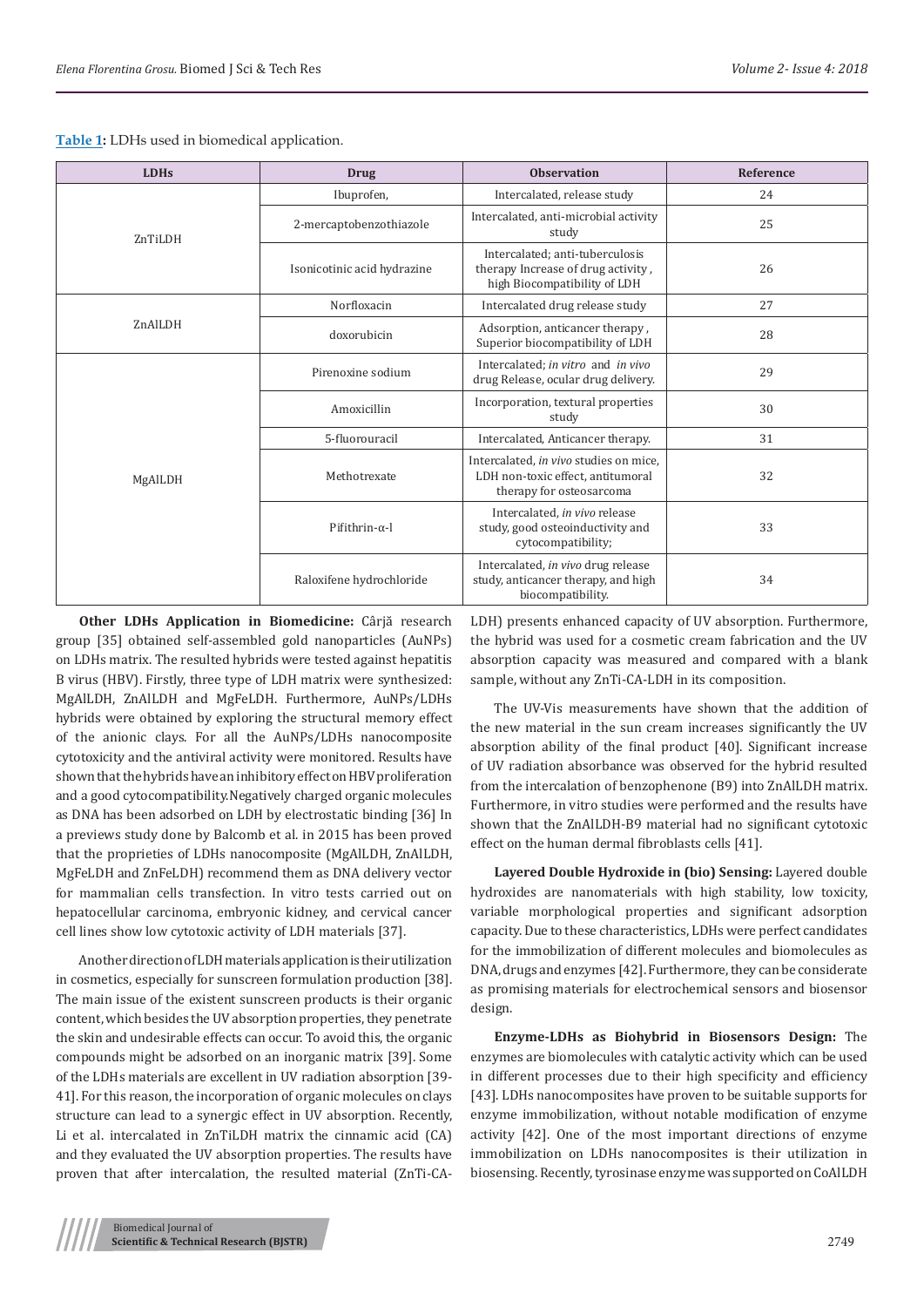in order to obtain a biosensor able to detect the polyphenols, especially from tea. A robust polyphenols biosensor was designed by covering gold electrodes with LDH, followed by tyrosinase binding to the modified electrodes. The biosensor was used many times with good performances, and it is appropriate to be used in fields where traces need to be detected (medicine, environment) [42]. Horseradish peroxidase (HRP) is an oxidoreductase used in biosensig for H2O2 detection. In 2015 Wang designed a H2O2 biosensor by attaching to a glass carbon electrode (GCE) a biohybride containing HRP immobilized on a mixture of carbon nanodots (C-Dots) and CoFeLDH.

The new biosensor reached its maximum performance at pH 7 and it had superior analytical performances in terms of selectivity and detection limit in comparison with C-Dots/GCE, CoFeLDH/GCE, C-Dots/CoFeLDH/GCE formulation [44]. HRP was also immobilized on MgAlLDH [45], NiAlLDH [46]. Furthermore, horseradish peroxidase and glucose oxidase (GOX) were immobilized together on ZnCrLDH-ABTS composite. The bienzymatic biosensor was used for glucose determination. The operation principle involved the formation of H2O2 as a product of glucose oxidation (reaction catalyzed by GOx), followed by HRP oxidation in presence of hydrogen peroxide, and HRP reduction by ABTS [47]. Other formulations for biosensors design were obtained from MgAlLDH [48,49], ZnAlLDH [49] and alkaline phosphatase for hydroquinone determination, MgAlLDH and acetylcholinesterase for organophosphate pesticides detection [50]. Also, for biosensing purpose, cellulase was immobilized on MgAlLDH [51]. Hemoglobin (Hb), which is an ironcontaining protein, was immobilized on exfoliated CoAlLDH [52] and ZnAlLDH [53]. Both Hb-LDH biosensors were used successfully for trichloroacetic acid biosensing, with high sensitivity and low detection limit.

**LDHs in Non-Enzymatic Sensors Design:** Beside the incorporation of active biomolecules into their structure, LDHs nanocomposites can be used alone or in combination with non-enzymatic materials for sensors fabrication. Particularly, hydrotalcites containing transition metals (e.g. Mn, Ni, Co) are considerate as promising materials in electrochemistry [54]. Last year, Zhan et al. designed a sensor for bisphenol A (BPA) quantification [55]. For this, exfoliated NiAlLDH was deposited on glass carbon electrode (GCE) and used in BPA determination from milk. Sensor reproducibility, stability and selectivity were investigated. The results have shown that the product is highly selective, stable, having an excellent repeatability [55]. NiAlLDH was also the subject for acetylcholine (ACh) sensor design. Enhanced sensor electroconductivity was obtained when NiAlLDH material was combined with carbon dots [56].

Diabetes is a disease with a constantly increase of patients number. Efforts are focused on developing instruments and methods for rapid and accurate detection of glucose levels in human blood [57]. Glucose oxidase free sensors were intensely approached in the last years, because of the inconvenience like enzyme low stability and deactivation due to pH and temperature variation [58]. LDHs materials were used in non-enzymatic glucose detection. However,

because of their low conductivity, the addition of carbon containing materials can solve this issue. Recently, Samuei et al. fabricated a graphene quantum dots - CoNiAlLDH sensor successfully used for glucose measurements from human blood sample [57]. Previously, NiCoLDH-carbon cloth [58] and Au-NiAlLDH-carbon nanotubesgraphen [59] sensor were designed for the same purpose. Furthermore, NiAlLDH attached on a carbon ionic liquid electrode was used for dopamine oxidation and quantification [60].

## **Conclusion**

In this paper, layered double hydroxides applications in biomedicine and (bio) sensing were presented. Due to their proprieties as high physico-chemical stability, low toxicity and good compatibility with the living cells, the LDHs materials have been found as good candidates for drug delivery, sunscreen products fabrication and active biomolecules incorporation. In vivo and in vitro studies were done and the results have shown that the anionic clays have low cytotoxic effect, being able to increase the therapeutic activity and the solubility of some drugs. Furthermore, LDHs gold containing presented an inhibitory effect for hepatitis B virus. Combined with enzyme or other non-enzymatic materials, the anionic clays were used for the fabrication of electrochemical sensors. It might be concluded that the layered double hydroxides are a class of biomaterials with a large potential in drug delivery, cancer therapy and bioimaging technology.

#### **References**

- 1. The Royal Society & the Royal Academy of Engineering (2014) Nanoscience and nanotechnologies: opportunities and uncertainties, Nanoscience and nanotechnologies.
- 2. Logothetidis S (2012) Principles and Applications in Nanostructured Materials and Their Applications. Nanotechnology.
- 3. [Hadnadjev Kostic M, Vulic T, Marinkovic Neducin R \(2014\) Solar light](https://www.sciencedirect.com/science/article/pii/S0921883114001538) [induced rhodamine B degradation assisted by TiO2–Zn–Al LDH based](https://www.sciencedirect.com/science/article/pii/S0921883114001538) [photocatalysts. Adv Powder Technolo 25\(05\): 1624-1633.](https://www.sciencedirect.com/science/article/pii/S0921883114001538)
- 4. [Saifullah B, Hussein MZ \(2015\) Inorganic nanolayers: structure,](https://www.ncbi.nlm.nih.gov/pubmed/26366081) [preparation, and biomedical applications. Int J Nanomedicine 10: 5609-](https://www.ncbi.nlm.nih.gov/pubmed/26366081) [5633.](https://www.ncbi.nlm.nih.gov/pubmed/26366081)
- 5. Mingos DMP (2006) Structure and Bonding in Layered Double Hydroxides. Springer-Verlag Berlin Heidelberg, Germany.
- 6. [Bravo-Suarez JJ, Paez-Mozo EA, Oyama ST \(2004\) Review of the synthesis](http://www.scielo.br/scielo.php?script=sci_arttext&pid=S0100-40422004000400015) [of layered double hydroxides: a thermodynamic approach. Quim Nova](http://www.scielo.br/scielo.php?script=sci_arttext&pid=S0100-40422004000400015) [27: 601-614.](http://www.scielo.br/scielo.php?script=sci_arttext&pid=S0100-40422004000400015)
- 7. Forano C, Hibino T, Leroux F, Taviot-Gueho C (2006) Layered double hydroxides in Handbook of Clay Science, Developments in Clay Science pp. 1021-1094.
- 8. [Basu D, Das A, Stöckelhuber KW, Wagenknecht U, Heinrich G \(2014\)](https://www.sciencedirect.com/science/article/pii/S0079670013000993?via%3Dihub) [Advances in layered double hydroxide \(LDH\)-based elastomer](https://www.sciencedirect.com/science/article/pii/S0079670013000993?via%3Dihub) [composites. Prog Polym Sci 39: 594–626.](https://www.sciencedirect.com/science/article/pii/S0079670013000993?via%3Dihub)
- 9. [Tonelli D, Scavetta E, Giorgetti M \(2013\) Layered-double-hydroxide](https://www.ncbi.nlm.nih.gov/pubmed/23224573)[modified electrodes: electroanalytical applications. Anal Bioanal Chem](https://www.ncbi.nlm.nih.gov/pubmed/23224573) [405: 603-614.](https://www.ncbi.nlm.nih.gov/pubmed/23224573)
- 10. Chisem IC, Jones W (1994) Ion-exchange properties of lithium aluminium layered double hydroxides. J Mater Chem 4: 1737-1744.
- 11. Gupta S, Agarwal DD, Banerjee S (2012) Lithium Aluminium Layered Double Hydroxides: Synthesis and Application in Poly (Vinyl Chloride). Int J Polym Mater Po 61: 985-998.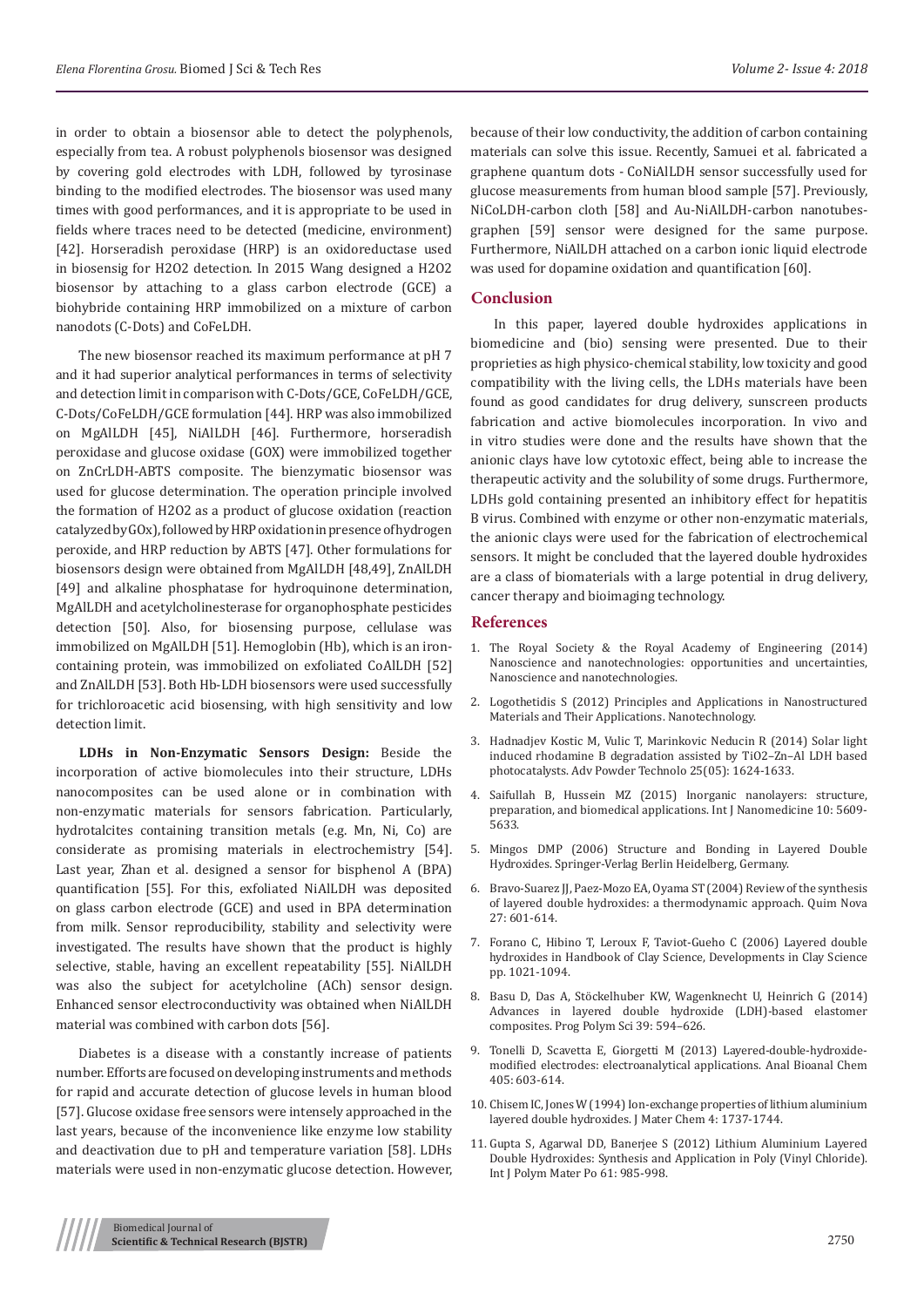- 12. [Tichit D, Das N, Coq B, Durand R \(2012\) Preparation of Zr-Containing](https://pubs.acs.org/doi/abs/10.1021/cm011125l)  [Layered Double Hydroxides and Characterization of the Acido-Basic](https://pubs.acs.org/doi/abs/10.1021/cm011125l)  [Properties of Their Mixed Oxides. Chem Mater 14: 1530-1538.](https://pubs.acs.org/doi/abs/10.1021/cm011125l)
- 13. [Chaparadza A, Hossenlopp JM \(2011\) Removal of](https://www.ncbi.nlm.nih.gov/pubmed/21831395)  [2,4-dichlorophenoxyacetic acid by calcined Zn-Al-Zr layered double](https://www.ncbi.nlm.nih.gov/pubmed/21831395)  [hydroxide. J Colloid Interface Sci 363: 92-97.](https://www.ncbi.nlm.nih.gov/pubmed/21831395)
- 14. [Velu S, Suzuki K, Osaki T, Ohashi F, Tomura S \(1999\) Synthesis of new](https://www.sciencedirect.com/science/article/pii/S0025540899001683)  [Sn incorporated layered double hydroxides and their evolution to mixed](https://www.sciencedirect.com/science/article/pii/S0025540899001683)  [oxides. Mater Res Bull 34: 1707-1717.](https://www.sciencedirect.com/science/article/pii/S0025540899001683)
- 15. [Xia SJ, Liu FX, Ni ZM, Shi W, Xue JL, et al. \(2014\) Ti-based layered double](https://www.researchgate.net/publication/274034011_Ti-based_layered_double_hydroxides_Efficient_photocatalysts_for_azo_dyes_degradation_under_visible_light)  [hydroxides: Efficient photo catalysts for azodyes degradation under](https://www.researchgate.net/publication/274034011_Ti-based_layered_double_hydroxides_Efficient_photocatalysts_for_azo_dyes_degradation_under_visible_light)  [visible light. Appl Catal B: Environ 144: 570-579.](https://www.researchgate.net/publication/274034011_Ti-based_layered_double_hydroxides_Efficient_photocatalysts_for_azo_dyes_degradation_under_visible_light)
- 16. De Roy A, Forano C, Besse JP (2001) Layered Double Hydroxides: Synthesis and Postsynthesis
- Modificatiom in Layered Double Hydroxides: Present and Future, Nova Science, New York, USA.
- 17. [Cunha VRR, De Souza RB, Da Fonseca Martins AMCRP, Koh IHJ,](https://www.ncbi.nlm.nih.gov/pmc/articles/PMC4969587/)  [Constantino VRL \(2016\) Accessing the biocompatibility of layered](https://www.ncbi.nlm.nih.gov/pmc/articles/PMC4969587/)  [double hydroxide by intramuscular implantation: Histological and](https://www.ncbi.nlm.nih.gov/pmc/articles/PMC4969587/)  [microcirculation evaluation. Sci Rep 6: 1-10.](https://www.ncbi.nlm.nih.gov/pmc/articles/PMC4969587/)
- 18. [Duda F, Kieke M, Waltz F, Schweinefuß ME, Badar M, et al. \(2015\) Highly](https://www.ncbi.nlm.nih.gov/pubmed/25577215)  [biocompatible behavior and slow degradation of a LDH \(layered double](https://www.ncbi.nlm.nih.gov/pubmed/25577215)  [hydroxide\)-coating on implants in the middle ear of rabbits. J Mater Sci](https://www.ncbi.nlm.nih.gov/pubmed/25577215)  [Mater Med 26: 1-8.](https://www.ncbi.nlm.nih.gov/pubmed/25577215)
- 19. [Perioli L, Mutascio P, Pagano C \(2013\) Influence of the nanocomposite](https://www.ncbi.nlm.nih.gov/pubmed/22915247)  [MgAl-HTlc on gastric absorption of drugs: in vitro and ex vivo studies.](https://www.ncbi.nlm.nih.gov/pubmed/22915247)  [Pharm Res 30: 156-166.](https://www.ncbi.nlm.nih.gov/pubmed/22915247)
- 20. [Djebbi MA, Bouaziz Z, Elabed A, Sadiki M, Elabed S, et al. \(2016\)](https://www.ncbi.nlm.nih.gov/pubmed/27109050)  [Preparation and optimization of a drug delivery system based on](https://www.ncbi.nlm.nih.gov/pubmed/27109050)  [berberine chloride-immobilized MgAl hydrotalcite. Int J Pharm 506:](https://www.ncbi.nlm.nih.gov/pubmed/27109050)  [438-448.](https://www.ncbi.nlm.nih.gov/pubmed/27109050)
- 21. [Nabipour H, Sadr MH \(2015\) Controlled release of Diclofenac, an anti](https://www.infona.pl/resource/bwmeta1.element.springer-87c8823d-a85f-3aa3-8b3b-636b1f67dc92)[inflammatory drug by nanocompositing with layered zinc hydroxide. J](https://www.infona.pl/resource/bwmeta1.element.springer-87c8823d-a85f-3aa3-8b3b-636b1f67dc92)  [Porous Mater 5: 447-54.](https://www.infona.pl/resource/bwmeta1.element.springer-87c8823d-a85f-3aa3-8b3b-636b1f67dc92)
- 22. [Fontes DAF, de Lyra MAM, de Andrade JKF, de Medeiros Schver GCR,](https://www.researchgate.net/publication/303917994_CaAl-layered_double_hydroxide_as_a_drug_delivery_system_effects_on_solubility_and_toxicity_of_the_antiretroviral_efavirenz)  [Rolim LA, et al. \(2016\) CaAl-layered double hydroxide as a drug delivery](https://www.researchgate.net/publication/303917994_CaAl-layered_double_hydroxide_as_a_drug_delivery_system_effects_on_solubility_and_toxicity_of_the_antiretroviral_efavirenz)  [system: effects on solubility and toxicity of the antiretroviral efavirenz. J](https://www.researchgate.net/publication/303917994_CaAl-layered_double_hydroxide_as_a_drug_delivery_system_effects_on_solubility_and_toxicity_of_the_antiretroviral_efavirenz)  [Incl Phenom Macrocycl Chem 85: 281-288.](https://www.researchgate.net/publication/303917994_CaAl-layered_double_hydroxide_as_a_drug_delivery_system_effects_on_solubility_and_toxicity_of_the_antiretroviral_efavirenz)
- 23. [Gao X, Chen L, Xie J, Yin Y, Chang T, et al. \(2014\) In vitro controlled](https://www.ncbi.nlm.nih.gov/pubmed/24863197)  [release of vitamin C from Ca/Al layered double hydroxide drug delivery](https://www.ncbi.nlm.nih.gov/pubmed/24863197)  [system. Mater Sci Eng C 39: 56-60.](https://www.ncbi.nlm.nih.gov/pubmed/24863197)
- 24. [Djaballah R, Bentouami A, Benhamou A, Boury B, Elandaloussi EH, \(2018\)](https://www.researchgate.net/publication/322106719_The_use_of_Zn-Ti_layered_double_hydroxide_interlayer_spacing_property_for_low-loading_drug_and_low-dose_therapy_Synthesis_characterization_and_release_kinetics_study)  [The use of Zn-Ti layered double hydroxide interlayer spacing property](https://www.researchgate.net/publication/322106719_The_use_of_Zn-Ti_layered_double_hydroxide_interlayer_spacing_property_for_low-loading_drug_and_low-dose_therapy_Synthesis_characterization_and_release_kinetics_study)  [for low-loading drug and low-dose therapy. Synthesis, characterization](https://www.researchgate.net/publication/322106719_The_use_of_Zn-Ti_layered_double_hydroxide_interlayer_spacing_property_for_low-loading_drug_and_low-dose_therapy_Synthesis_characterization_and_release_kinetics_study)  [and release kinetics study. J Alloys Compd 739: 559-567.](https://www.researchgate.net/publication/322106719_The_use_of_Zn-Ti_layered_double_hydroxide_interlayer_spacing_property_for_low-loading_drug_and_low-dose_therapy_Synthesis_characterization_and_release_kinetics_study)
- 25. [Kuznetsova A, Domingues PM, Silva T, Almeida A, Zheludkevich ML, et al.](https://www.ncbi.nlm.nih.gov/pubmed/28251734)  [\(2017\) Antimicrobial activity of 2-mercaptobenzothiazole released from](https://www.ncbi.nlm.nih.gov/pubmed/28251734)  environmentally friendly nanostructured layered double hydroxides. J [Appl Microbiol 122: 1207-1218.](https://www.ncbi.nlm.nih.gov/pubmed/28251734)
- 26. [Saifullah B, El Zowalaty ME, Arulselvan P, Fakurazi S, Webster TJ, et al.](https://www.ncbi.nlm.nih.gov/pubmed/27486322)  [\(2016\) Synthesis, characterization, and efficacy of antituberculosis](https://www.ncbi.nlm.nih.gov/pubmed/27486322)  [isoniazid zinc aluminum-layered double hydroxide based](https://www.ncbi.nlm.nih.gov/pubmed/27486322)  [nanocomposites. Int J Nanomedicine 11: 3225-3237.](https://www.ncbi.nlm.nih.gov/pubmed/27486322)
- 27. Li Y, Bi HY, Wang GW, Wang N, Chen CX, et al. (2016) Intercalation of Norfloxacin into Layered Double Hydroxides by Delamination/ Restacking Process and its Controlled-Release Property. J Dispers Sci Technol 37: 366-373.
- 28. [Mei X, Xu S, Hu T, Peng L, Gao R, et al. \(2017\) Layered double hydroxide](https://www.researchgate.net/publication/318853453_Layered_double_hydroxide_monolayers_for_controlled_loading_and_targeted_delivery_of_anticancer_drugshttps:/www.researchgate.net/publication/318853453_Layered_double_hydroxide_monolayers_for_controlled_loa)  [monolayers for controlled loading and targeted delivery of anticancer](https://www.researchgate.net/publication/318853453_Layered_double_hydroxide_monolayers_for_controlled_loading_and_targeted_delivery_of_anticancer_drugshttps:/www.researchgate.net/publication/318853453_Layered_double_hydroxide_monolayers_for_controlled_loa)  [drugs. Nano Res 11\(1\): 1-11.](https://www.researchgate.net/publication/318853453_Layered_double_hydroxide_monolayers_for_controlled_loading_and_targeted_delivery_of_anticancer_drugshttps:/www.researchgate.net/publication/318853453_Layered_double_hydroxide_monolayers_for_controlled_loa)
- 29. [Xu T, Zhang J, Chi H, Cao F \(2016\) Multifunctional properties of organic](https://www.ncbi.nlm.nih.gov/pubmed/26940970)[inorganic hybrid nanocomposites based on chitosan derivatives and](https://www.ncbi.nlm.nih.gov/pubmed/26940970) [layered double hydroxides for ocular drug delivery. Acta Biomater 36:](https://www.ncbi.nlm.nih.gov/pubmed/26940970) [152-163.](https://www.ncbi.nlm.nih.gov/pubmed/26940970)
- 30. [Cernei ER, Maxim A, Maxim DC, Mavru RB, Zegan G \(2016\) Textural](https://www.researchgate.net/publication/306309349_Textural_Properties_of_Amoxicillin-Anionic_Clays_Composites_for_Possible_Oral_Diseases_Uses) [Properties of Amoxicillin-Anionic Clays Composites for Possible Oral](https://www.researchgate.net/publication/306309349_Textural_Properties_of_Amoxicillin-Anionic_Clays_Composites_for_Possible_Oral_Diseases_Uses) [Diseases Uses. Rev Chim 67: 1306-1308.](https://www.researchgate.net/publication/306309349_Textural_Properties_of_Amoxicillin-Anionic_Clays_Composites_for_Possible_Oral_Diseases_Uses)
- 31. [Peng F, Wang D, Cao H, Liu X \(2018\) Loading 5-Fluorouracil into calcined](https://www.sciencedirect.com/science/article/pii/S0167577X17316245) [Mg/Al layered double hydroxide on AZ31 via memory effect. Mater Lett](https://www.sciencedirect.com/science/article/pii/S0167577X17316245) [213: 383-386.](https://www.sciencedirect.com/science/article/pii/S0167577X17316245)
- 32. [Ray S, Saha S, Sa B, Chakraborty J \(2017\) In vivo pharmacological](https://www.ncbi.nlm.nih.gov/pubmed/28050892) [evaluation and efficacy study of methotrexate-encapsulated polymer](https://www.ncbi.nlm.nih.gov/pubmed/28050892)[coated layered double hydroxide nanoparticles for possible application](https://www.ncbi.nlm.nih.gov/pubmed/28050892) [in the treatment of osteosarcoma. Drug Deliv Transl Res 7: 259-275.](https://www.ncbi.nlm.nih.gov/pubmed/28050892)
- 33. Chen Y-X, Zhu R, Xu Z, Ke Q-F, Zhang C-Q, et al. (2017) Self-assembly of pifithrin-α-loaded layered double hydroxide/chitosan nanohybrid composites as a drug delivery system for bone repair materials. J Mater Chem B 5: 2245-2253.
- 34. [Senapati S, Thakur R, Verma SP, Duggal S, Mishra DP, et al. \(2016\)](https://www.ncbi.nlm.nih.gov/pubmed/26774219) [Layered double hydroxides as effective carrier for anticancer drugs and](https://www.ncbi.nlm.nih.gov/pubmed/26774219) [tailoring of release rate through interlayer anions. J Control Release 224:](https://www.ncbi.nlm.nih.gov/pubmed/26774219) [186-198.](https://www.ncbi.nlm.nih.gov/pubmed/26774219)
- 35. [Carja G, Grosu E-F, Petrarean C, Nichita N \(2015\) Self-assemblies of](https://www.infona.pl/resource/bwmeta1.element.springer-doi-10_1007-S12274-015-0851-6) [plasmonic gold/layered double hydroxides with highly efficient antiviral](https://www.infona.pl/resource/bwmeta1.element.springer-doi-10_1007-S12274-015-0851-6) [effect against hepatitis B virus. Nano Res 11: 3512-3523.](https://www.infona.pl/resource/bwmeta1.element.springer-doi-10_1007-S12274-015-0851-6)
- 36. [Nakayama H, Hatakeyama A, Tsuhako M \(2010\) Encapsulation of](https://www.ncbi.nlm.nih.gov/pubmed/20403418) [nucleotides and DNA into Mg-Al layered double hydroxide. Int J Pharm](https://www.ncbi.nlm.nih.gov/pubmed/20403418) [393: 104-111.](https://www.ncbi.nlm.nih.gov/pubmed/20403418)
- 37. [Balcomb B, Singh M, Singh S \(2015\) Synthesis and Characterization](https://www.ncbi.nlm.nih.gov/pmc/articles/PMC4420585/) [of Layered Double Hydroxides and Their Potential as Nonviral Gene](https://www.ncbi.nlm.nih.gov/pmc/articles/PMC4420585/) [Delivery Vehicles. Chemistry Open 4: 137-145.](https://www.ncbi.nlm.nih.gov/pmc/articles/PMC4420585/)
- 38. [Mohsin SMN, Hussein MZ, Sarijo SH, Fakurazi S, Arulselvan P, et al.](http://www.ingentaconnect.com/content/asp/sam/2014/00000006/00000004/art00004) [\(2014\) Characterisation and Cytotoxicity Assessment of UV Absorbers-](http://www.ingentaconnect.com/content/asp/sam/2014/00000006/00000004/art00004)[Intercalated Zinc/Aluminium-Layered Double Hydroxides on Dermal](http://www.ingentaconnect.com/content/asp/sam/2014/00000006/00000004/art00004) [Fibroblast Cells. Sci Adv Mater 6: 648-658.](http://www.ingentaconnect.com/content/asp/sam/2014/00000006/00000004/art00004)
- 39. [Cursino ACT, da Silva Lisboa F, dos Santos Pyrrho A, de Sousa VP,](https://www.sciencedirect.com/science/article/pii/S0021979713000994) [Wypych F \(2013\) Layered double hydroxides intercalated with anionic](https://www.sciencedirect.com/science/article/pii/S0021979713000994) [surfactants/benzophenone as potential materials for sunscreens. J](https://www.sciencedirect.com/science/article/pii/S0021979713000994) [Colloid Interface Sci 397: 88-95.](https://www.sciencedirect.com/science/article/pii/S0021979713000994)
- 40. [Li Y, Tang L, Ma X, Wang X, Zhou W, et al. \(2017\) Synthesis and](https://www.sciencedirect.com/science/article/abs/pii/S0022369716309118) [characterization of Zn-Ti layered double hydroxide intercalated with](https://www.sciencedirect.com/science/article/abs/pii/S0022369716309118) [cinnamic acid for cosmetic application. J Phys Chem Solids 107: 62-67.](https://www.sciencedirect.com/science/article/abs/pii/S0022369716309118)
- 41. [Mohsin SMN, Hussein MZ, Sarijo SH, Fakurazi S, Arulselvan P, et al.](https://www.ncbi.nlm.nih.gov/pubmed/25016649) [\(2014\) Optimization of UV absorptivity of layered double hydroxide by](https://www.ncbi.nlm.nih.gov/pubmed/25016649) [intercalating organic UV-absorbent molecules. J Biomed Nanotechnol](https://www.ncbi.nlm.nih.gov/pubmed/25016649) [10: 1490-1500.](https://www.ncbi.nlm.nih.gov/pubmed/25016649)
- 42. Soussou A, Gammoudi I, Morote F, Kalboussi A, Cohen-Bouhacina T, et al. (2017) Efficient immobilization of tyrosinase enzyme on layered double hydroxide hybrid nanomaterials for electrochemical detection of polyphenols. IEEE Sens J 17: 4340-4348.
- 43. [Datta S, Christena LR, Rani Y, Rajaram S \(2013\) Enzyme immobilization:](https://www.ncbi.nlm.nih.gov/pmc/articles/PMC3563746/) [an overview on techniques and support material. 3 Biotech 3\(1\): 1-9.](https://www.ncbi.nlm.nih.gov/pmc/articles/PMC3563746/)
- 44. [Wang Y, Wang Z, Rui Y, Li M \(2014\) Horseradish peroxidase](https://www.ncbi.nlm.nih.gov/pubmed/25194796) [immobilization on carbon nanodots/CoFe layered double hydroxides:](https://www.ncbi.nlm.nih.gov/pubmed/25194796) [Direct electrochemistry and hydrogen peroxide sensing. Biosens](https://www.ncbi.nlm.nih.gov/pubmed/25194796) [Bioelectron 64: 57-62.](https://www.ncbi.nlm.nih.gov/pubmed/25194796)
- 45. [Baccar ZM, Hafaiedh I \(2011\) Immobilization of HRP Enzyme on Layered](https://www.hindawi.com/journals/ijelc/2011/934893/) [Double Hydroxides for Biosensor Application. Int J Electrochem 2011:](https://www.hindawi.com/journals/ijelc/2011/934893/) [1-5.](https://www.hindawi.com/journals/ijelc/2011/934893/)
- 46. [Chen X, Fu C, Wang Y, Yang W, Evans DG \(2008\) Direct electrochemistry](https://www.ncbi.nlm.nih.gov/pubmed/18501581https:/www.ncbi.nlm.nih.gov/pubmed/18501581) [and electrocatalysis based on a film of horseradish peroxidase](https://www.ncbi.nlm.nih.gov/pubmed/18501581https:/www.ncbi.nlm.nih.gov/pubmed/18501581)